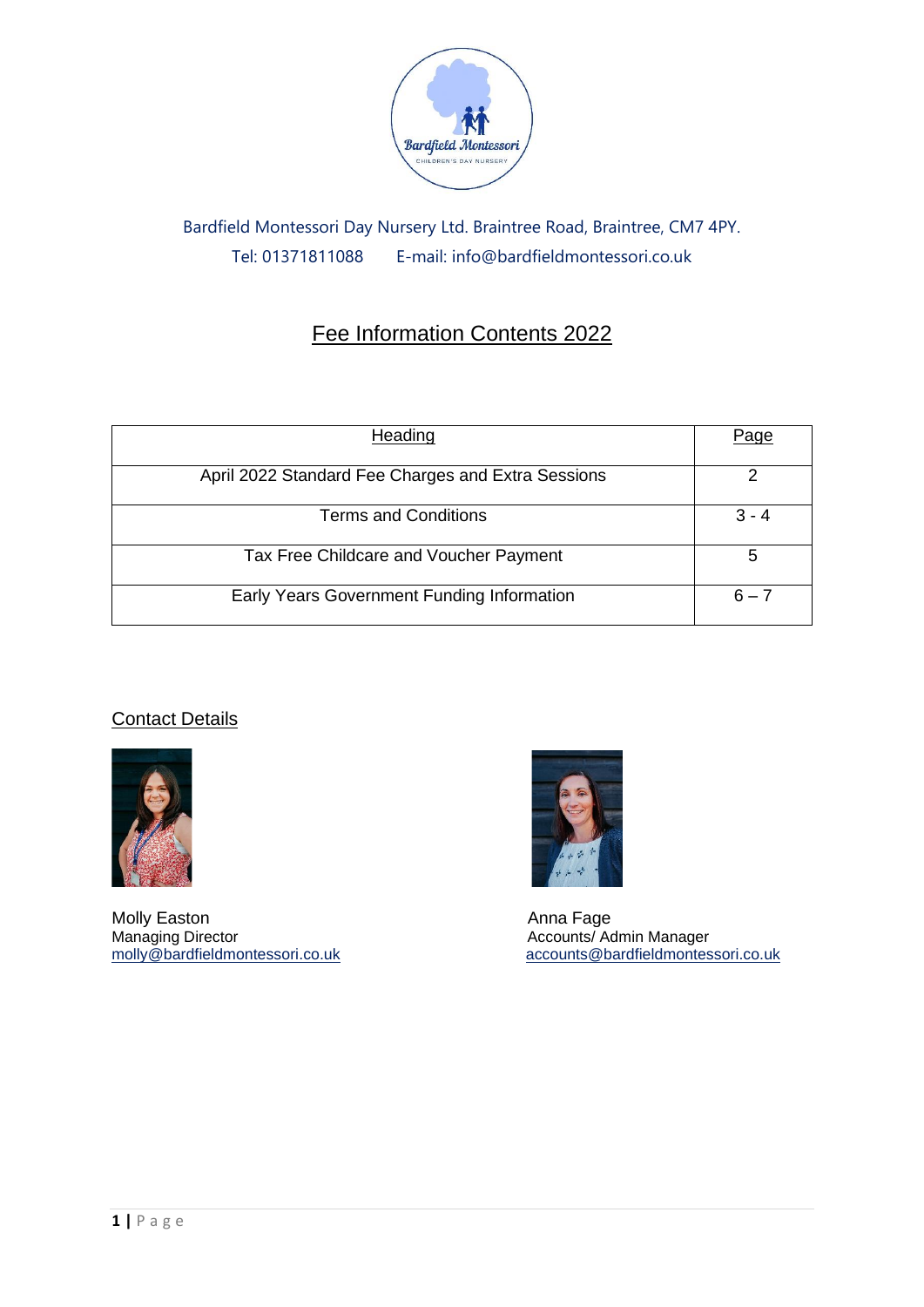## April 2022, Standard Fee Charges

Bardfield Montessori ensures our sessions and fees are transparent to all families in attendance. Our nursery software system embeds this simplicity by providing your full account online. Our fee information document provides all the information your family requires.

| <b>Session Type</b>        | <b>Session Charge</b>   |  |
|----------------------------|-------------------------|--|
| <b>Extended School Day</b> | £48.00                  |  |
| $(7:30-3:30)$              | £6.00 per hour          |  |
|                            | + £15.00 Service Charge |  |
|                            | <b>Total: £63.00</b>    |  |
| <b>School Day</b>          | £45.00                  |  |
| $(8:00-3:30)$              | £6.00 per hour          |  |
|                            | + £15.00 Service Charge |  |
|                            | <b>Total: £60.00</b>    |  |
| <b>Extended All Day</b>    | £57.75                  |  |
| $(7:30-6:00)$              | £5.50 per hour          |  |
|                            | + £15.00 Service Charge |  |
|                            | Total: £72.75           |  |
| <b>All Day</b>             | £55.00                  |  |
| $(8:00-6:00)$              | £5.50 per hour          |  |
|                            | + £15.00 Service Charge |  |
|                            | <b>Total: £70.00</b>    |  |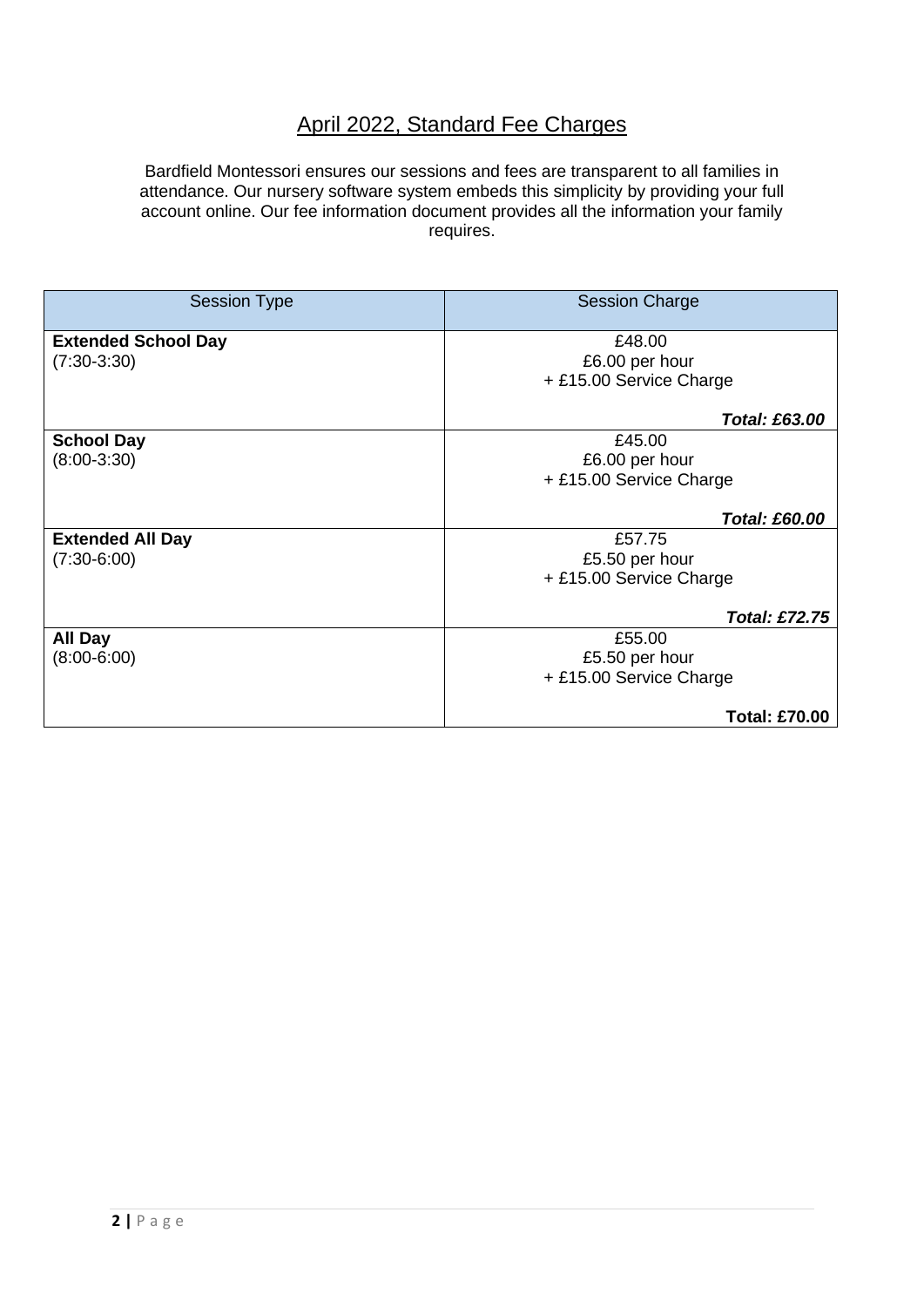## Fees Terms and Conditions

(Please also see parent contract)

1) We operate a 3-stage enrolment process.

**Stage 1:** Completion of the Admissions Form. This form will be given to you when registering your interest at Bardfield Montessori. The form is designed to gather initial information about your child and family. This will be stored until a space at the nursery setting can be offered. Please see below further information on offering spaces.

**Stage 2:** Visit to the nursery setting. Completion of the Enrolment Form alongside payment of a Registration fee and Deposit. Once a space has arisen at the nursery setting you will be contacted by the Nursery Manager. You will be offered the opportunity to visit the nursery setting and to discuss your childcare needs in more detail. Once you have decided to send your child to the nursery, you will be required to complete and sign an Enrolment Form and agree to this Parent Contract and Terms and Conditions. A deposit payment of £100.00 is requested if the nursery space is more than three months' time. This deposit is refunded to you in full on your first month's invoice. As part of the registration Fee, two items of uniform will be provided to your child when they start.

If you have been offered a Fully Funded Early Years Education Space a Deposit and Registration fee is not charged.

**Stage 3: Software Enrolment and Settling in Process.** 

During this final stage you will be enrolled onto our nursery software system where your information from both the Admissions Form and Enrolment form will be collated. Please ensure you update your child's platform to include information prior to starting. Please continue to update this with any changes during your time at Bardfield Montessori. Stage 3 will also be an opportunity to visit the nursery again, after arranging visits with your child's keyworker via telephone, during this visit you will need to provide your child's original birth certificate for proof of DOB. As part of the registration Fee, two items of uniform will be provided to your child when they start.

- 2) Fees are payable monthly before or on the  $1<sup>st</sup>$  of each month by BACS, Tax Free Childcare and/or Childcare Voucher Schemes. For further information visit www.childcarechoices.gov.uk and our information below.
- 3) Fees are calculated according to the current schedule of fees. A late payment penalty charge of £50.00 will be applied at our discretion. We advise all families that if they are having financial difficulty to contact us to discuss affordability of fees.
- 4) On joining and leaving Bardfield Montessori, fees for part months will be charged at the standard rate and on actual attendance. One month's notice, commencing from the  $1<sup>st</sup>$  of each month is required to alter the pattern of attendance or on closing a child's place.
- 5) Opening times are 7:30 a.m until 6:00 p.m. Children will not be accepted before their prebooked session time. A late collection penalty is charge of £15.00 will be applied at our discretion.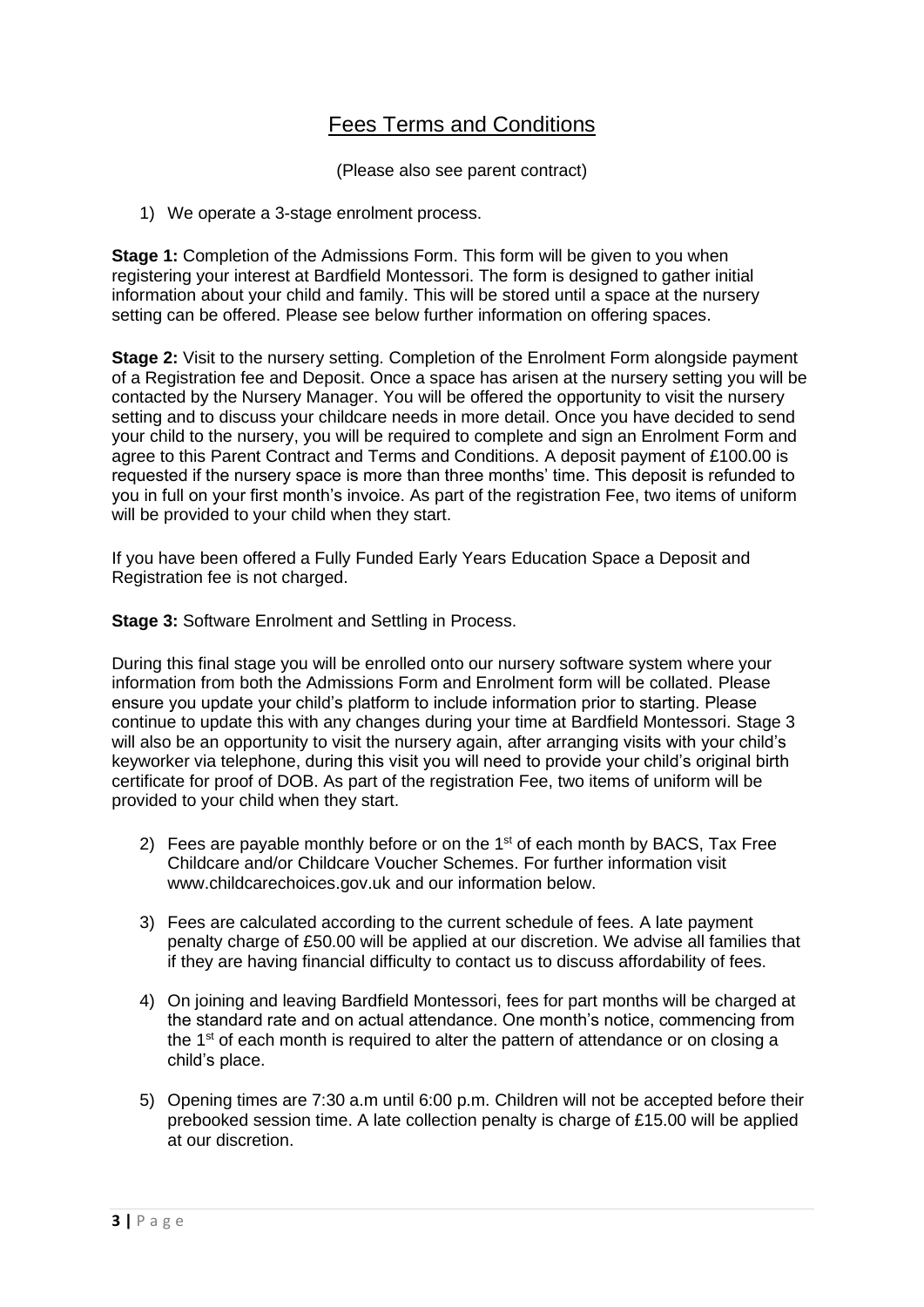- 6) Fees for children in receipt of government funding are stretched across each term (4 months). This also allows for funding to be allocated correctly and fairly within each term. Fees for children not in receipt of government funding are stretched over the full 51 weeks/ 12 months. An allowance of one week at full rate will be made for Christmas Eve to New Year, when Bardfield Montessori is closed.
- 7) Fees/ Extra Service Charge are fully inclusive of highly qualified staff, Forest School education, off site trips, high vis jackets, waterproof suits, sun hats, bedding, breakfast, snack, lunch with pudding, tea with pudding, drinks including water and milk, milk alternatives ie soya, oat or coconut, toiletries, nappies, wipes, creams, online software platform, activities and resources.

Fees/ Extra Service Charge includes a supplement for Montessori Education. This includes trained and qualified Montessori Teaching staff, Montessori accredited nursery, Montessori equipment and resources. This also enables us to offer a more favourable staff to child ratio than the industry standard.

- 8) Fees will remain payable during any period of closure due to reasons or forces beyond our control such as extreme weather, loss of heating, lighting, fire or flood and non-admittance of the child for any reason.
- 9) A minimum of one months' notice will be given to all families prior to any increase of fees.
- 10) We accept funding for 2-, 3- and 4-year-olds, Early Years Entitlement (15 hours) and Extended Early Years Education Entitlement (30 hours). We accept the arrangement of split funding, whereby parents may choose to use their funding allowance in one or two settings.
- 11) All childcare spaces at Barfield Montessori are subject to occupancy as we have ratio and space requirements.
- 12) A full-time discount is given to those children attending 5 sessions per week, all year round. These sessions can include School Days and/or All Days.
- 13) Extra sessions attended will be invoiced accordingly and payment will be required at the first of each month and will be charged at the standard fee rate plus an administrative cost of £2.50.
- 14) A minimum pattern of attendance is required, each child must attend a minimum of x2 sessions per week (15 hours) to secure a space.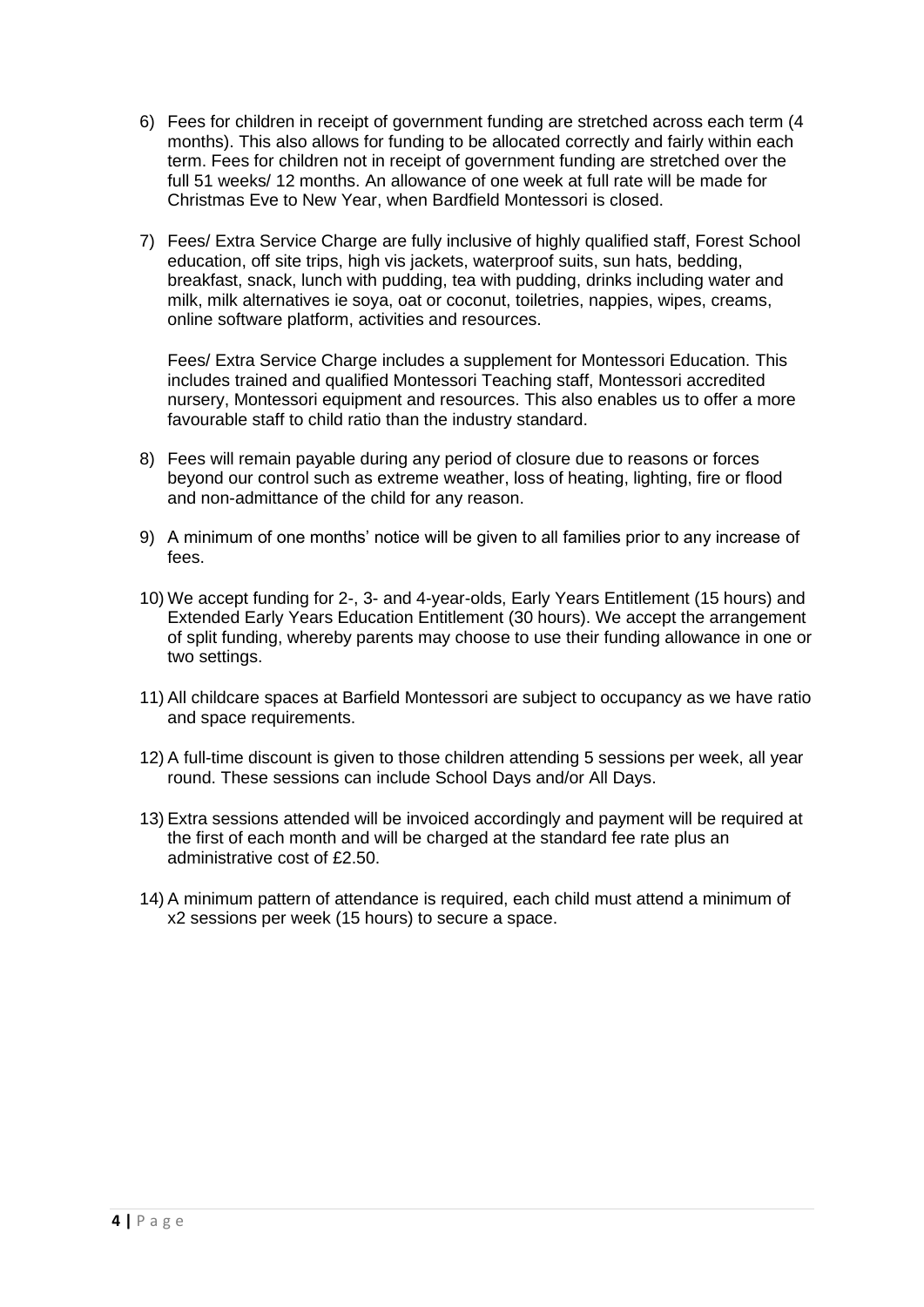## Tax Free Childcare & Voucher Payment Information

If you're a working parent with children under 12 (or under 17 for disabled children), you can open an online account to pay for registered childcare.

The government will top-up the money you pay into the account. For every £8 you pay in, the government will add an extra £2. You can receive up to £2,000 per child per year - that's up to £500 every three months. If you have a disabled child, you can receive up to £4,000 per child – that's up to £1,000 every three months.

Parents entering the scheme are required to open an online childcare account which they use to pay us directly for childcare. Payments work just as they do through an online bank account. Each payment is accompanied by a reference number for each child so you can identify their payments. Please inform the nursery if you intend to pay via this method so we can easily identify your payments. For more information or to register for an account please visit:

### [www.childcarechoices.gov.uk](http://www.childcarechoices.gov.uk/)

## Voucher Information

Parents may wish to make payments using their employer's childcare voucher scheme, please inform us of the childcare voucher scheme you wish to use, and we can provide you with the account details and set up any new registrations that are needed.

When applying for vouchers please use our account information below.

Bardfield Montessori Day Nursery Ltd

Sort Code: 30-97-24

Account Number: 57321668

Please ensure your child's name is quoted as the reference so we can easily identify your payment.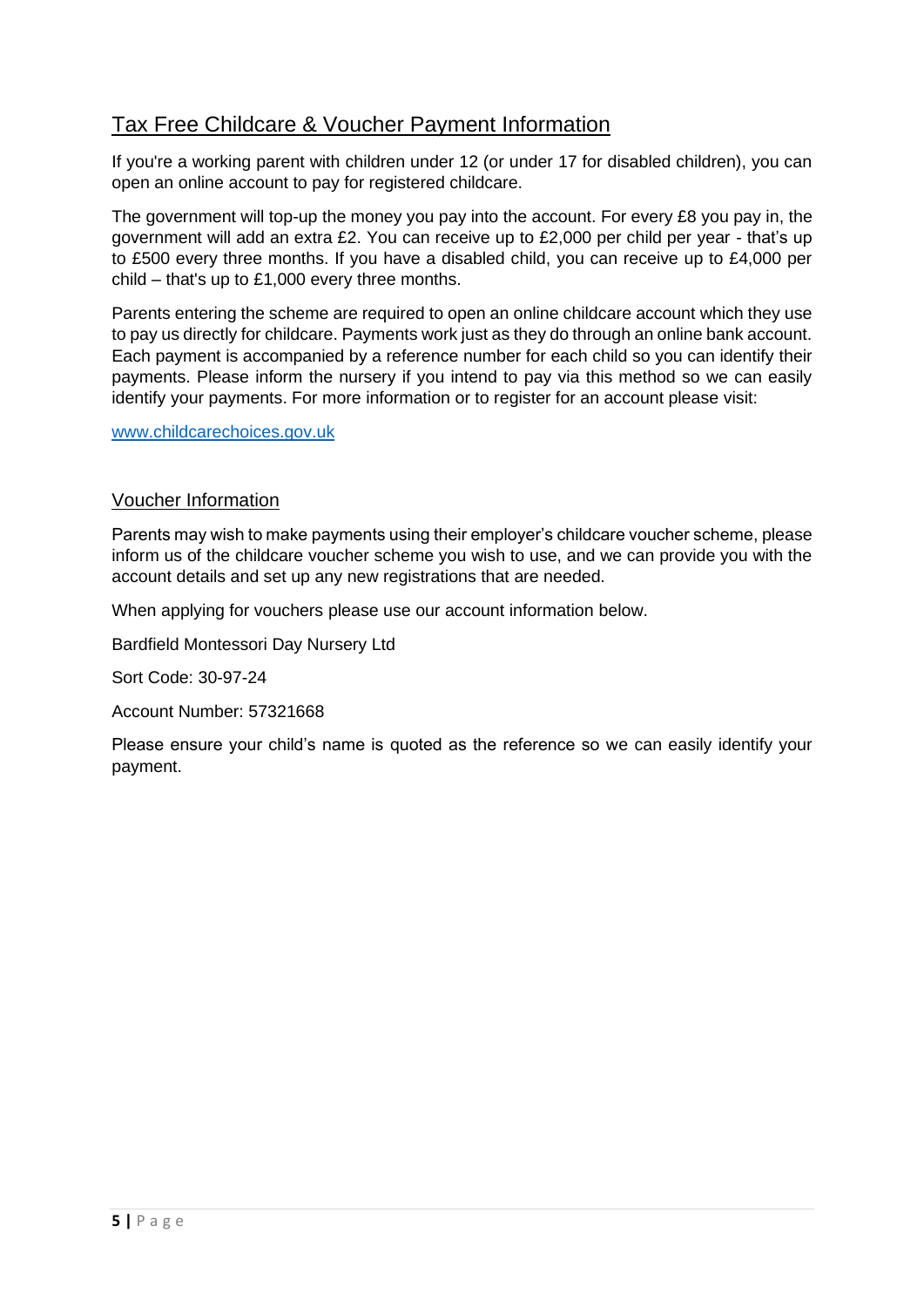## Early Years Government Funding Information

## Universal 15 Hours Funding

All 3-year-old children are eligible for the Universal publicly funded early education childcare, of 15 hours per week for 38 weeks per year (school terms). Children become eligible at the beginning of the term after their 3rd birthday - i.e.: September, January, or April.

## Extended – Additional 15 Hours Funding (30 hours)

Children may also be eligible for Extended funding 15 hours, therefore totalling 30 hours per week for 38 weeks per year. To qualify they must reach the following criteria:

- Parents must be working and earning the equivalent of 16 hours per week at National Minimum Wage. In two parent families both parents must be working, in single parent families, the parent must be working.
- Families are not required to meet the minimum earnings criteria if both are employed but one or both parents are temporarily not working due to being on parental, maternity/ paternity, adoption leave, SSP or if the parent is employed but their partner either has substantial caring responsibilities or is disabled or incapacitated. This is dependent on one parent being entitled to specific disability or caring benefits.
- If either parent individually expects to earn over £100,000 per year, the child will not be eligible for the extended hours.

## Two-Year-Old Funding (15 hours)

Some two-year-olds are entitled to receive 15 hours funded early education, per week for the term after they turn two until the term after their third birthday. Any eligible children can access funding once the family's application has received approval from Essex County Council.

## Fully Funded Early Years Education Place (15 hours / 30 hours)

If your child is eligible for FEEE funding and you are unable to afford the extra service charge, please tick the box on the admissions form for a Fully Funded Place. Families who are accepted on a FEEE funded only place are exempt from paying the service charge.

Parents/carers must however pay for any hours their child attends over their FEEE funding entitlement.

#### Administering Your Hours

#### Year-Round (Stretched) Funding

Settings that provide care all year round are permitted to offer 'Stretched Funded Hours' this means we can deliver funded hours over 51 weeks, at fewer hours per week. We also provide this stretched offer over 38 weeks (term time) in line with Essex School Term dates.

#### Universal 15 hours

The total allowance of hours for the academic year is 570 (15 hours x 38 weeks per year). This is prorated for children who start with us or become eligible at any term other than September.

Current funding from September 2021 to August 2022.